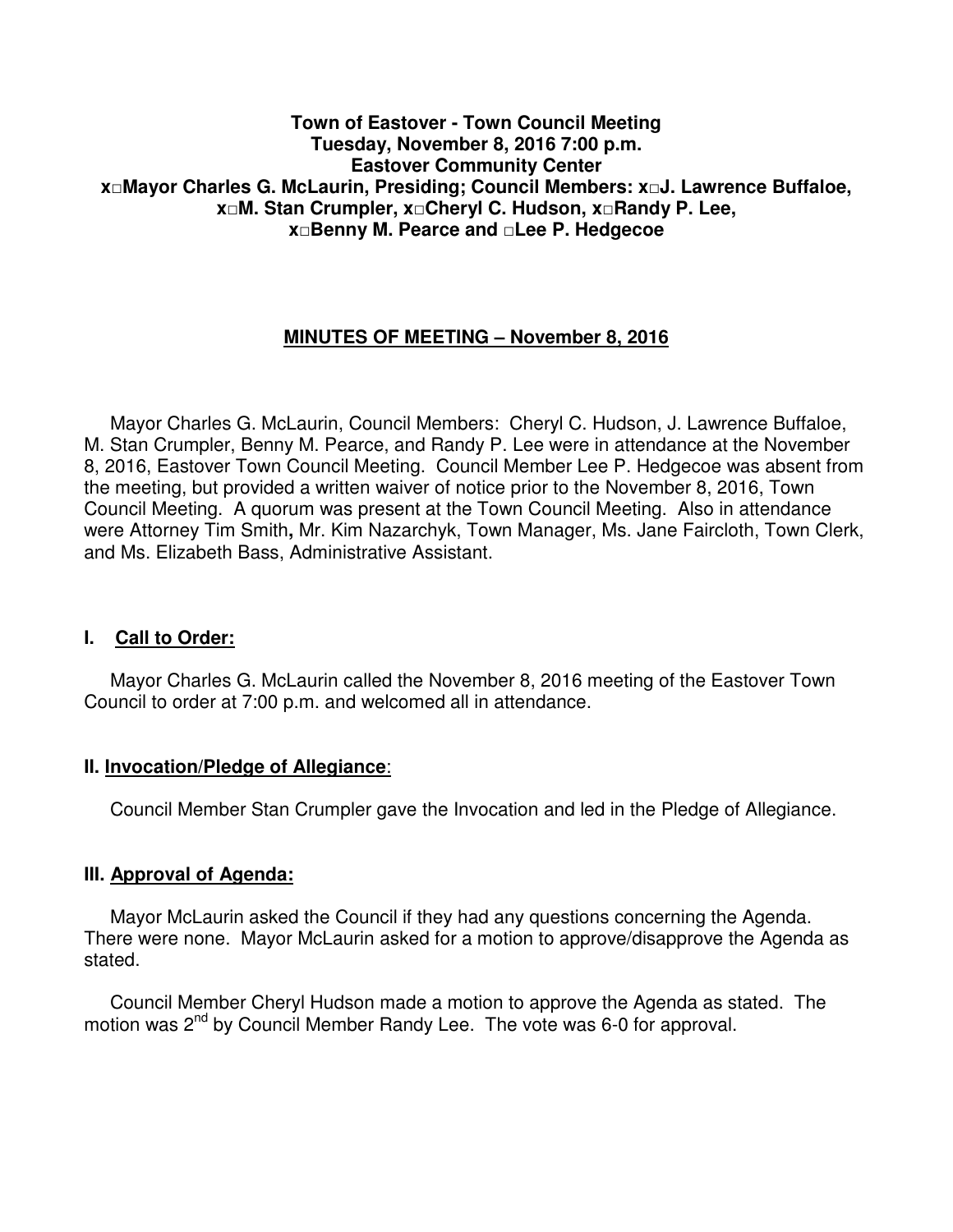# **IV. Public Comments:**

 Mr. David (Trei) Williams, President of the Eastover Ballpark Association signed up to speak. Mr. Williams stated the Eastover Ballpark Association and Fayetteville Parks and Recreation have partnered together to renovate the Eastover Ballpark. He stated the ballfield will be repaired for drainage issues so no more flooding will occur. Mr. Williams said in approximately 3 weeks they will begin clearing the 39 acre lot, beginning with the front 12 acres. He stated the first phase would be to bulldoze the tract and level the field. Then next phase will be to decide where to place the additions. Mr. Williams stated there was a possibility for new tennis courts and a beach volleyball area to be added on to the new lot. The Association also plans to build new sidewalks and add additional landscaping.

 Mr. Williams said the ballpark currently has 6 competitive sports using the ballpark. Eastover had 3 soccer teams to win a championship and 2 teams are currently playing for a championship.

### **V. Consent Agenda:**

- 1. Consider approval of the Closed Session Minutes for the October 11, 2016 Town Council Meeting.
- 2. Consider approval of the Minutes for the October 11, 2016 Town Council Meeting.
- 3. Consider approval of the September, 2016 Financial Reports.

 Mayor McLaurin asked the Council if they had any questions concerning the Consent Agenda. There were none. Mayor McLaurin asked for a motion to approve/disapprove the Consent Agenda as stated.

 Council Member Lawrence Buffaloe made a motion to approve the Consent Agenda as stated. The motion was 2<sup>nd</sup> by Council Member Benny Pearce. The vote was 6-0 for approval.

# **VI. Discussion Agenda:**

### **Agenda Item #1:**

### **Presentation by Mr. Danny Matthews, President of the Board of Directors for Eastover Fire Department.**

Mr. Matthews stated the Eastover Fire Department responded to 39 emergency calls, of the 39, 24 were water rescue calls. The Fire Department was able to rescue 31 people from flooding. On the first day of the flood the Fire Department was able to work approximately 7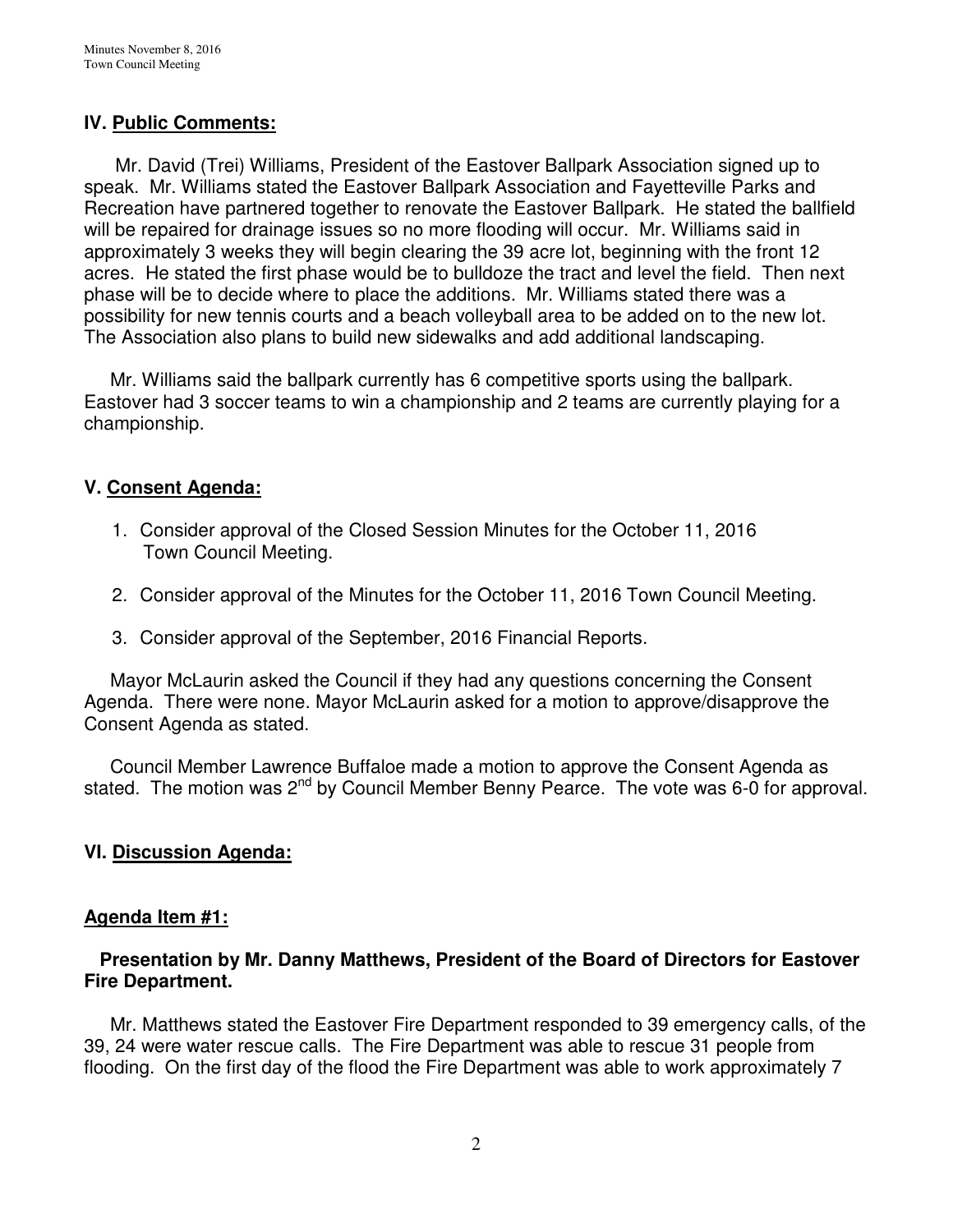miles away but could go no farther. The second day was only 6.9 miles due to the rising water. The third day they were able to do rescues in a 26 mile radius.

 Mr. Matthews said during the hurricane the Eastover Fire Department was able to use the generator and was able to feed and house several flooding victims. Ice and water were also available to anyone who needed it. He stated at one point there were 35 people at the fire station. Mr. Matthews said they were able to feed these people because of Gavin's IGA.

 Mr. Matthews said a team of Swift Water Rescuers from New Jersey came down to help in the rescue efforts. He said the Eastover Fire Department was able to house and feed them, as well as maintain a fuel supply for their equipment and the Fire Departments. Mr. Matthews said the Fire Department was able to help in several water rescues due to their jet boat. He stated they assisted in the rescue efforts at Rhodes Pond and at Black River.

 Mr. Matthews said he truly appreciated the Council for their support. Mayor McLaurin said the Council and the community were grateful to the Eastover Fire Department. Mayor McLaurin said we are all a family, the Council, the Ballpark Association, Community Watch, the Fire Department, etc. He stated we all work together to benefit the community.

### **VII. Receive Mayor's Update:**

 Mayor McLaurin stated the Mayors Coalition will meet in February and Eastover will be hosting the event. He said at the last meeting the Sales Tax Distribution was not discussed. He stated Hurricane Matthew and the devastation it caused was the main topic of discussion at the meeting.

 Mayor McLaurin stated the canals and ditches need to be cleaned. People who own the property with ditches need to be made aware they have to clean them. The Department of Transportation will not clean them unless it is state owned. Town Manager, Kim Nazarchyk, stated the Clerk of Court is getting a committee together to look at the Eastover Drainage situation.

 Mayor McLaurin said new Gateway signs have been purchased. The new signs will be placed on Rock Hill Road and on James Dail Road.

 Mayor McLaurin gave a special thank you to Council Member's Cheryl Hudson, Stan Crumpler and Randy Lee for their dedication and hard work at the Eastover Heritage and Heroes Day. Council Member Cheryl Hudson said it was a combined effort from a whole bunch of people. She stated Mr. Tom Melvin and Ms. Helen Crumpler were most helpful. Council Member Stan Crumpler said there were several Veterans in attendance. He stated the Veterans were able to give the younger generation insight and understanding about World War II.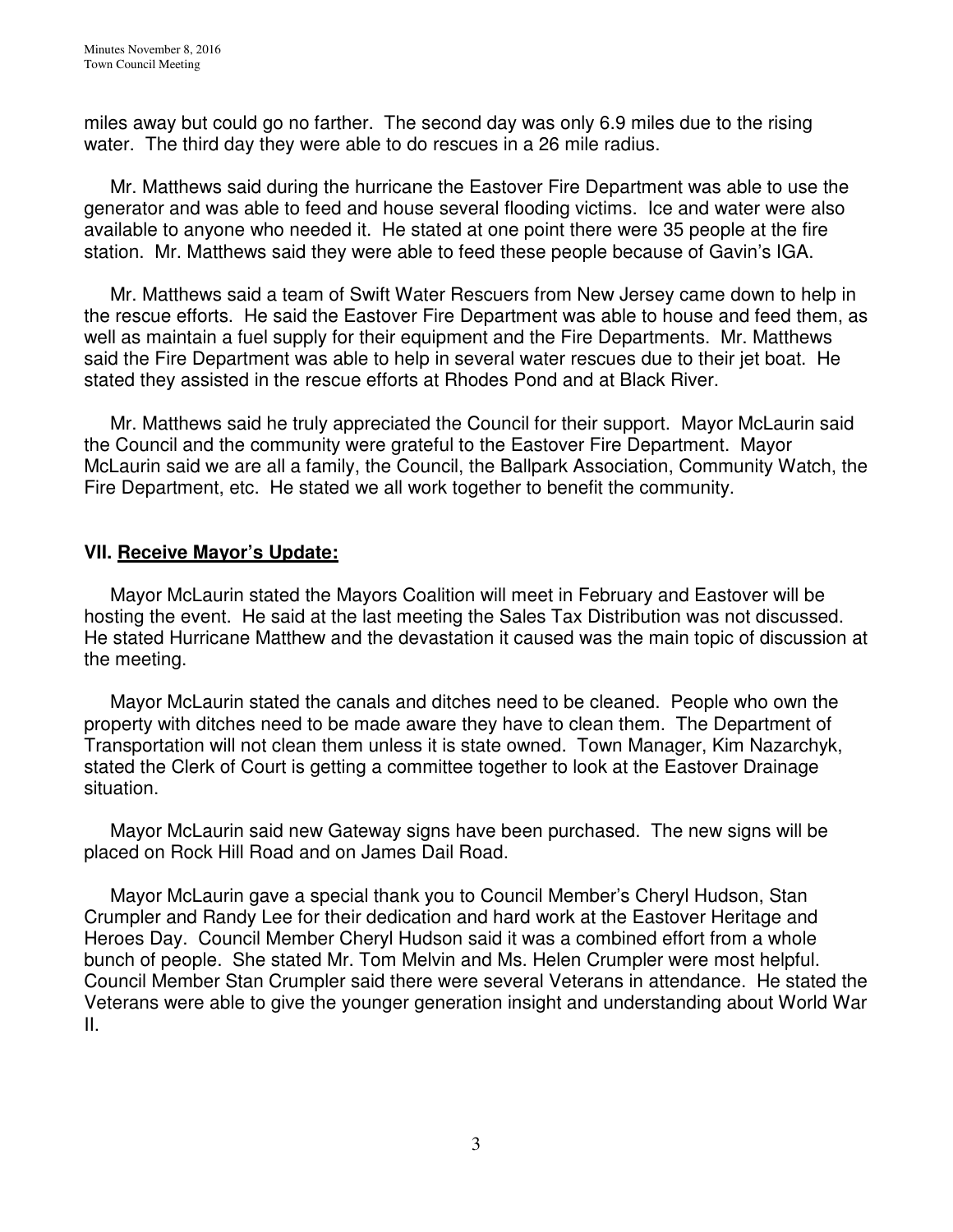### **VIII. Receive Town Council Update:**

 Council Member Randy Lee stated the World War II Memorial dedication had to be moved to December  $7<sup>th</sup>$ . He stated this was a better day because it is Pearl Harbor Day and that is when the United States joined the war.

 Council Member Cheryl Hudson asked if anyone would be willing to take her spot on the FAMPO Committee. She said there are 4 meetings in a year. The next meeting will be in January of 2017. Council Member Randy Lee stated he would be glad to take her spot.

 A motion to have Council Member Randy Lee to serve on the FAMPO Committee was made by Council Member Cheryl Hudson. The motion was 2<sup>nd</sup> by Council Member Stan Crumpler. The vote was 6-0 for approval.

 Council Member Cheryl Hudson suggested the Town of Eastover write a letter to the IGA Headquarters on behalf of Mr. Mike Gavin of Gavin's IGA for the support he has given the community over the years. She also mentioned writing a letter to Mr. Gavin, or presenting him with an Appreciation Plaque. All the Council Members and the Mayor agreed.

### **IX. Receive Town Managers Update:**

 Town Manager Kim Nazarchyk stated he will be getting proposals together for the clearing of the newly purchased end of Ballpark Road. Once the proposals are received he will present them to the Council.

 Mr. Nazarchyk stated a representative from Up and Coming Weekly came by the Town Hall and wanted to know if the Town of Eastover would like to purchase a full page ad in their quarterly pocket guide. The total cost would be \$1,200.00. Mayor McLaurin suggested making a handout about the Town of Eastover to give to new residents. The flyer could contain information about the Eastover Ballpark, Eastover Fire Department, Eastover Civic Club, surrounding churches/schools, etc. The Council decided not to purchase the ad from Up & Coming weekly.